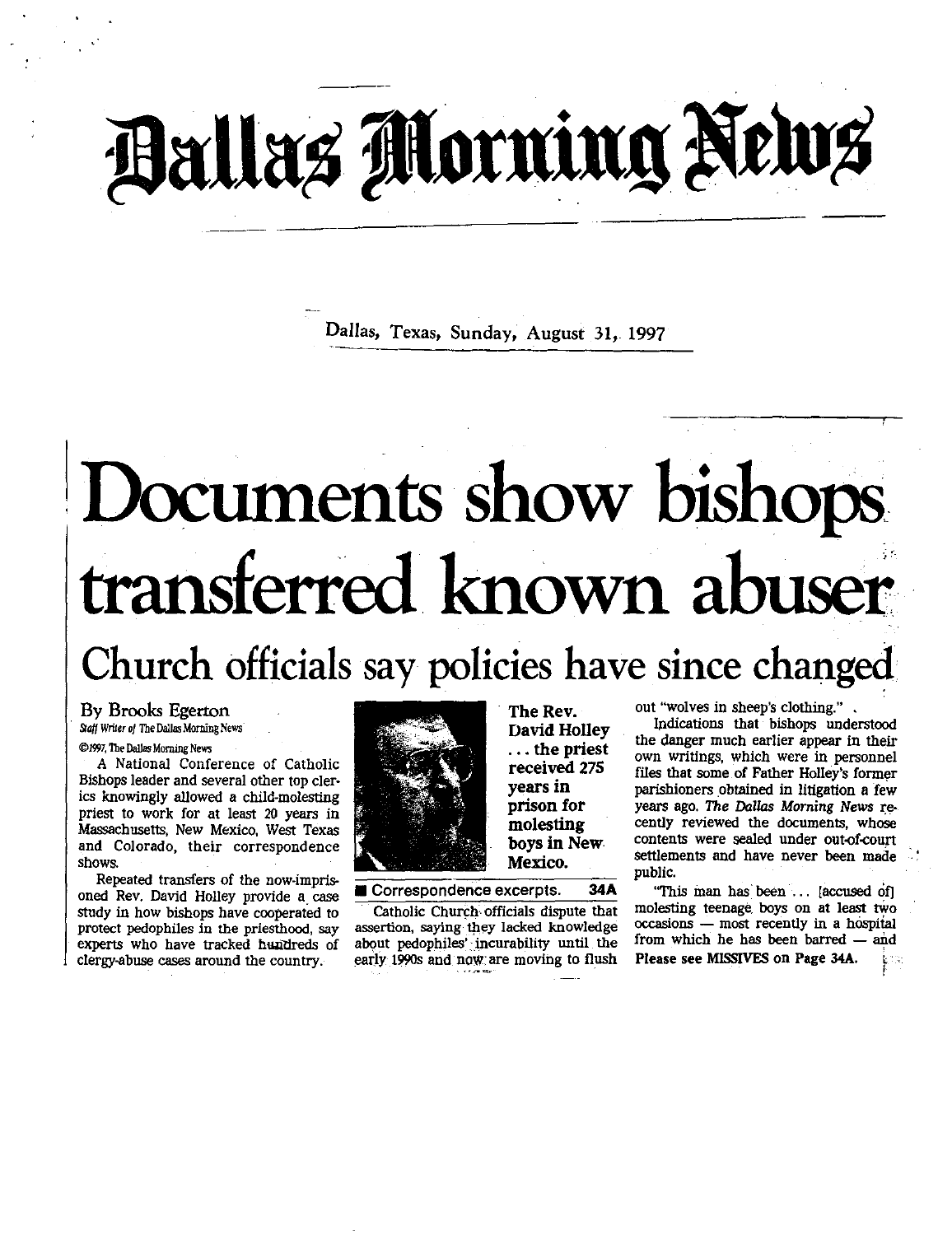# Missives  $\parallel$  trace paul I priest i **Missives**<br>**trace path**<br>**of priest**<br>Continued from Page 1A.<br>Reference of the carrying around

 

Continued from Page 1A.<br>digital with carrying around **Tife** and showing to these boys pornogiaphic magazines and books," wrote ihorcester, Mass., Bishop Bernard J. Flanagan in a 1968 therapy referral. ,Those allegations and similar ones forced Father Holley out of his home diocese of Worcester and led to a  $\frac{1}{2}$  series of transfers in the Southwest, the correspondence shows.

li 'In 1982, Bishop Joseph A. Fiorenza ;\*rote that he knew of Father Holley's "past difficulties" and stated: "With ;bur shortage of priests, I am willing to  $f$ risk incardinating him" - which means formally making him a priest of the Diocese of San Angelo, Texas. a.;At the time, Bishop Fiorenza headed that diocese. Today, he governs the Diocese of Galveston-Houston and, as r jice president of the national bishops group, is expected to become president next year.

is Bishop Fiorenza, 66, declined interview requests, saying through spokesman Ron Regan that he didn't want to revisit old traumas. "The church needs to move beyond this," Mr. Regan said Thursday.

Father Holley isn't the only child molester whom Bishop Fiorenza has allowed to continue working. After j, going to Houston in 1985, the bishop reassigned a priest caught in the act of abusing a girl and offered her no help, according to published reports that his spokesman doesn't dispute. The woman who discovered the abuse said the diocese pressured her inot, to tell police.

 $Mr.$  Regan said the Houston diocese, like the Catholic Diocese of Dal-Flaa snd many others, now has a policy get investigating all abuse allegations and putting anyone accused on leave.

"Father Holley, 70, didn't respond to interview requests . He was sentenced to prison in 1993 for molesting young boys in Alamogordo, N.M., two decades earlier. He is serving a maximum sentence of 275 years at the Western New Mexico Correctional Facility in Grants, N.M.

. During Father Holley's 30-year career as a priest, bishops sent him for inpatient psychiatric treatment at least twice, then institutionalized him ,again when abuse allegations recurfaced in the early 1990s after he'd' retired

One of the hospitalizations was initiated by Bishop Fiorenza's now-de. "EeAsed predecessor in San Angelo, Bishop Stephen A. Leven, who wrote th-1977 that Father Holley was "a calculated risk"

;Other revelations in the bishops' dotrespondence :

∎ Bishop Flanagan, now retired, wrote in 1970 that he would help ,'gather Holley find "a benevolent bishop who could use his services" .after evidence of molestation emerged in three Massachusetts par ishes. The first record of abuse in his personnel file was made in 1968, though Father Holley has testified that it was reported to Bishop Flanagan, during his first parish assign ment, from 1962 to 1964.

Bishop Flanagan was unavailable for comment because of poor health, said Worcester Diocese spokesman Ray Delisle . Other top church officials in Worcester also were unavailable, he said .

∎ Worcester Auxiliary Bishop Timothy J. Harrington, who later became head bishop and recently died, 'wrote a few months earlier in 1970: "Bishop Flanagan and I have had such serious doubts about Father continiing in the priesthood that, at one time, it was suggested that he seek a dispensation and return to the lay state. . . .

"People have been so greatly disturbed by his behavior that we would wonder whether he can avoid his reputation going before him in any area of this compact diocese. We also question whether we can chance the : possibility of his having another relap§e."

Å.

∎ Wilmington, Del., Bishop Thomas J. Mardaga refused to take on Father Holley but expressed openness to other priests "who have experienced difficulties in their own communities: This has been our policy . . ." Bishop Mardaga died more than a decade ago.

**Example Father Holley ended up at an** Albuquerque retreat house run by the Servants of the Paraclete, a Catholic order that aids priests plagued by everything from sexual misconduct to addictions. All those under Paraclete care "go out to neighboring parishes", on weekends," Father Holley wrote to r superiors in Worcester in 1971 :'

 $i$   $i$  in recent years, the Paracletes and  $i$ higher church officials have settled several dozen lawsuits over abuse committed by these priests. The poll $cy$  allowing sex offenders to minister  $xy$ 

Please see BISHOP on Page 35A.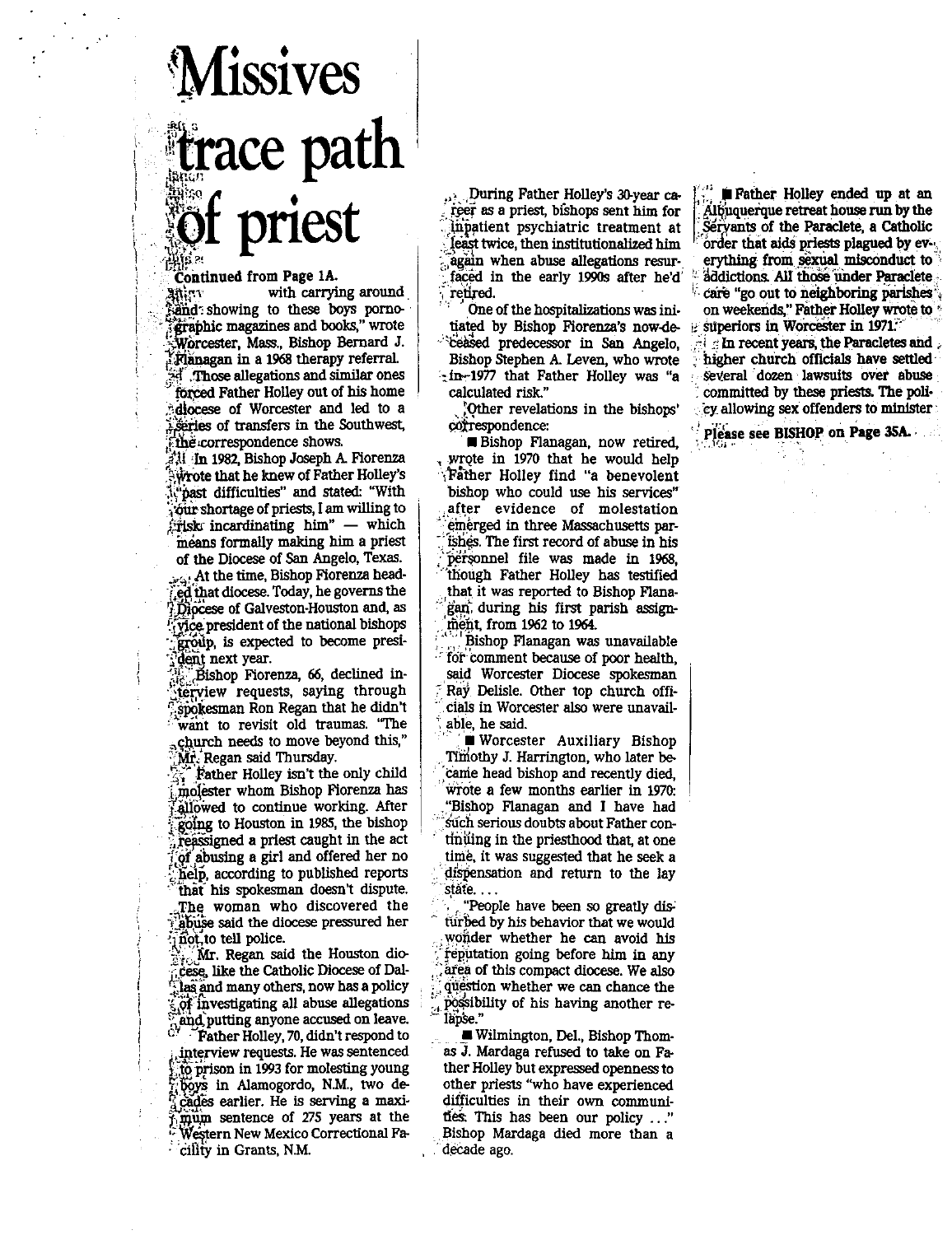# Bishop wrote in '77 he thought priest was 'a calculated risk'

Continued from Page 34A. in parishes was changed.

While under Paraclete care. Father Holley served as an assistant nas-ter, as well as the Diocese of El Paso. ter at an Alamogordo church until made against him then, but his immediate supervisor, the Rev. Wilfrid Diamond, later testified that several victime families told him of abuse at the time. Father Diamond - who said he care for having sex with a woman is now dead.

In In El Paso, where Father Holley went next. Bishop Sidney M. Metzger removed him from his first parish job because of more molestation allegations. He put him at another church in the city that was described by the first pastor, the Rev. A. Dixon Hartford, as needing help. "Bishop, I know what I'm proposing is very risky ..." wrote Monsignor Hartford, now pastor at another church. He could not he reached for comment Friday, Bishop Metzger has since died.

After being forced out of El Paso Father Holley went to the Diocese of San Angelo in 1977. Court records say he worked at churches in McCamey and Garden City. Repeated recurrences of "his past problems" ted to Father Holley's expulsion by Bishop Fiorenza in 1984, church correspondence shows.

Father Holley ended up working later in the 1980s for short periods at an Amarillo church and as a chaplain at hospitals in Albuquerque and Denver, where church records indicate he last worked in 1988.

The records do not specify why Father Holley left those posts. although Amarillo Bishop Leroy T. Matthiesen once told The Boston Globe that Father Holley had been accused of making sexual advances toward another priest's nephew in 1985. The bishop said he ordered Father Holley into counseling.

Bishop Matthiesen could not be reached for comment Friday. An Amarillo diocese spokesman said he could find no record that Father Hollev had worked there.

The Archdiocese of Santa Fe. of which Albuquerque is a part, likewise said it could find no records on Father Holley and wouldn't comment.

Denver archdiocesan officials said they granted Father Holley the right pended priest Rudolph "Rudy" Kos. to work at a Catholic hospital after the Worcester diocese assured them U.S. bishops. Father Doyle warned of that he was a priest in good standing. the emerging pedophilia scandal and Mr. Delisle, the Worcester spokes offered advice on combating it. After man, said he didn't have access to the the document's key recommendapriest's personnel file and couldn't tions went ignored, he began workcomment.

In the early 1990s, Father Holley and some who supervised him were in the Dallas trial. sued in New Mexico and Massachu-

setts. More than a dozen Alamogordo Dovle said he did not believe bishops amounts from the Diocese of Worces-ignorance of nedophilia's seriousness. of which Alamogordo once was a nacy." said Father Dovie, now a chap- tions, and she backed off -- fearing. the mid-1970s. His personnel file con- part: the Servants of the Paraclete: lain at Tinker Air Force Base in Okla-**Father Holley** 

> men received settlements from the to report cases to police. Diocese of Worcester, according to weren't disclosed. The Alamogordo suit led to crimi- cation.

nal charges of sexual assault and sodomy, to which Father Holley pleaded Catholic Bishops first spoke with one fied against him.

their embarrassment their anguish. their suffering. I was able to identify with them," The Associated Press quoted the priest as saying.

One of the victims, Robert Curtis, said Thursday he never felt that Father Holley had taken responsibility for his actions. But the greater crime, he said, was committed by the bishons who "shuffled him around to unsuspecting little towns."

"Those people deserve to be in jail. too, as far as I'm concerned," said Mr. Curtis, who was an 11-year-old paperboy when Father Holley first ap- apologize." proached him in the early 1970s. They were consenting to what he did. They put every one of those kids

in harm's way, including me." To this day, he said, none of those clergymen has apologized personally to him.

The Rev. Thomas Doyle, a churchlaw expert who formerly worked in the Vatican Embassy in Washington, D.C., said Father Holley worked in an unusually large number of dioceses. But the broad outlines of his story, Father Doyle said, are not unusual.

country, priests reported for sexual misconduct with children were trans- to light, he said. ferred not only once but often several times," he wrote in a 1996 report for lawyer Sylvia Demarest. She is one of the plaintiffs' attorneys who recently won a \$119.6 million judgment against the Diocese of Dallas and sus-

In a confidential 1985 report to all ing as an expert witness for victims suing the church - a role he played

In a recent interview, Father rum."

Such an argument "is absolute lu- The group resisted in pretrial mo- in 1992.

felony" to sexually abuse a child. Yet, that term has been interpreted by the enor Daniel Scheel, then the diocese's Senarately, four Massachusetts church officials, he said, long failed No record could be found that Fa-

published accounts. One man has said ther Holley's supervisors ever reporthimself was once put under Paraclete he got \$12,500: the other amounts ed him to secular authorities. Texas and New Mexico required such notifi-In 1992 the National Conference of

guilty. Before being sentenced, he voice about abusive priests: some told the judge that he empathized bishops also met with a group of vicwith the young men who had testi- tims. That same year, Cincinnati Archbishop Daniel E. Pilarczyk, then "When they shared their pain, president of the bishops group issued

this statement "In the matter of priests and sexual abuse, undoubtedly mistakes have ing out." been made in the past. Until recently, few in society and the church understood the problem well. People tended to treat sexual abuse as they did alcoholism - as a moral fault for which repentance and a change of scene would result in a change of hehavior "Where lack of understanding and

mistakes have added to the pain and burt of victims and their families. finances of the Catholic Church." they deserve an apology and we do

Archbishop Pilarczyk called for tor and safeguard our children."

He said new policies were already in place, "notwithstanding the fact that such sexual misconduct has involved relatively few priests measured against 53,000 priests in our country.

Father Doyle said nearly 1,000 pedophile priests have been identified over the last 15 years, most through criminal or civil charges. Knowledge of the problem was already widespread when he worked in the embas-"In numerous dioceses in this' sy a decade ago and sent the Vatican

information about cases as they came "In numerous dioceses across the United States from the 1970s through the early '90s," his report to Ms. Demarest states, "complaints of child abuse were handled in such a unified fashion as to indicate a meeting of the minds as to how best to prevent public knowledge of the abuse, avoid criminal prosecution and suppress

potential claims.... "How was such a commonly practiced plan of action arrived at? The bishops' activities in and through the National Conference of Catholic Bish-

ops/United States Catholic Conference would provide an informal fo-

That line of thinking initially led 1986. And both involved priests in the bishops conference  $-$  is a navictims later received undisclosed transferred molester priests out of Ms. Demarest to name the bishops caught in the act of molesting chil- tive Texan who has stressed social group as a defendant in the Kos case. dren, the Houston Chronicle reported instice issues.

 $\mathbf{H}$ 

she said, that she couldn't prove it Texas Supreme Court

Still, she noted Friday. "the Dallas the parties from outside the diocese these people to repeat their acts." who cooperated with them?"

Ms. Demarest said she still struglecters

Former priest A.W. Richard Sine. alized and has counseled hundreds of explanation in a report for Ms. Demarest: that bishops simply didn't consider molestation a major sin, even cealed "to protect the reputation and

"After I was ordained in 1959. I learned that some priests had sex tect the innocent, treat the perpetra-ed by church authorities," he wrote.

"The secret world of sexual activity, including sexual activity with minors, was known by the Catholic hierarchy, and though considered unfortunate and morally wrong, was accepted as an inevitable and easily forgivable failure of some priests."

Sister Mary Ann Walsh, a spokeswoman for the bishops' conference. rejected that assessment, although stressing that she didn't know enough about the Holley case to address its specifics.

"This criminal activity is absolutely appelling and always has been," she said. Asked why clerics long failed to report the crimes, she suggested that both they and the priests' victims didn't want to call public attention to "something that was rightlv considered sordid."

The bishops' conference now calls for all dioceses to comply with reporting laws and develop abuse-prevention strategies. Since 1992, it has also continued to elaborate on guidelines for dealing with victims, the accused and the community.

Both of the molestation cases that Bishop Fiorenza is known to have

The bishop wouldn't talk to the Houston newspaper, which said its for Human Development, in the early thins no record of allegations being and a clinic to which the order sent homa City. "Everyone knows it's a had a duty to her clients, at least as calls to him were returned by Monsi- 1990s. He has called for breaking the chancellor.

The monsionar wouldn't discuss hury found that there was a conspira- details of the cases then and mainey" to cover un abuse by Mr. Kos, tained that "things were a lot differ- News last year. Bishop Fiorenza "The question arises is the conspiration and when the crimes occurred. "We cy limited to the Dallas diocese and didn't know about the tendency of

where social worker Ramona Ybarra inspired to bring forth new priests. gles to fathom why the church she reported finding the Rev. Fernando able to prevent the public from find- police and who transferred Father course a high priority is the rever-Gúzman to a Galena Park parish.

In a deposition, Monsignor Scheel child." who worked at one of the hospitals said he accepted Father Guzman's where Father Holley was institution-characterization of the cirl as a "precoclous child who came on to him." bedophile priests, advanced another He said he didn't ask her name or age, so the diocese didn't contact her to offer counseling.

Bishop Fiorenza, in his deposition, though they felt it needed to be con-said he had left the matter in Monsignor Scheel's hands.

The story was unpublicized for a few years, until Father Guzman impregnated a Galena Park church secwith adults and even minors, and to retary. After she sued, the priest ac-"far more aggressive steps . . . to pro- some degree this was taken for grant- knowledged the 1986 abuse and was criminally prosecuted. He served 90 days in jail but was not defrocked, the Chronicle reported.

In the other case, a Houston police officer discovered his own priest performing a sex act on an 11-year-old boy in a van. The Chronicle quoted another officer as saving that the Rev. Donald L. Stavinoha laughed about his arrest and predicted that nothing would happen to him because Tm a priest.

The boy's family sued the diocese and won payments for counseling Father Stavinoha, stripped of most priestly powers, later pleaded guilty to sexual assault and was imprisoned for a little more than a year.

The two priests' whereabouts are unknown, said Mr. Regan, the diocese spokesman.

His diocese's chancellor, the Rev. Frank Rossi, issued a statement late Friday saying that "bishops do well to directly remind their priests of the responsibility they have to conduct their lives with the greatest of human dignity and virtue...

When acts of sexual misconduct do occur, the diocese strives to respond with compassion and healing love

Bishop Fiorenza - the first from a dealt with in Houston surfaced in Southern diocese elected to a top post contributed to this report.

He headed the church's national anti-poverty program, the Campaign cycle of poverty and helping the poor build "a better life for themselves and their children."

In an interview with The Morning talked shout the ranid growth in many of his parishes and the corresponding shortage of pastors. He said One case occurred in Navasota. he hoped that his flock would be "We would like to emphasize was raised in has harbored child mo- Noe Guzman on the floor, pants strengthening family life, bringing down, with a 13-year-old girl. Ms. moral teachings into the public arena "They needed the bodies" because Ybarra told the Chronicle that she ...." the hishon said. "We believe it's of the priest shortage, she said. "They later met with Monsignor Scheel, a biblical value to welcome the were very confident they would be who ureed her not to cooperate with stranger and care for the poor. And of ence for life, particularly the unborn

> In a 1993 affidavit in the New Mexico lawsuit Father Holley testified that "my psychosexual disorder first began to manifest itself in approximately 1962." That was the year Bishon Flanagan accepted him in the Diocese of Worcester on a trial basis from the Benedictine order, in which he'd gotten his start as a priest in 1058

 $\epsilon \ll \rho$ 

Well before he was officially made a diocesan priest in 1967, he testified. "Bishop Flanagan had received reports that I had sexually molested .<br>bovs" in three parishes. "On at least two occasions Bishop Flanagan called me in to discuss the allegations, cautioned me against causing a scandal in the church, but he expressed no comments about my victims."

Almost 30 years later, four middleaged men came forward, trying to get the Worcester Diocese to acknowledge the abuse they suffered as bovs. They said the church told them in 1993 to sue if they wanted compensation for therapy, according to The Globe: diocese officials declined to comment on that allegation.

Months earlier, at their general assembly, the nation's bishops had passed a resolution saving that they'd "reflected - once again and more deeply --- upon the pain, anguish and sense of alienation felt by victims....

'We pledge ourselves to one another to return to our dioceses and there to examine carefully and prayerfully our response to sexual abuse; to assure ourselves that our response is appropriate and effective; and to be certain that our people are aware of and confident in that response."

Staff writer Michael D. Goldhaber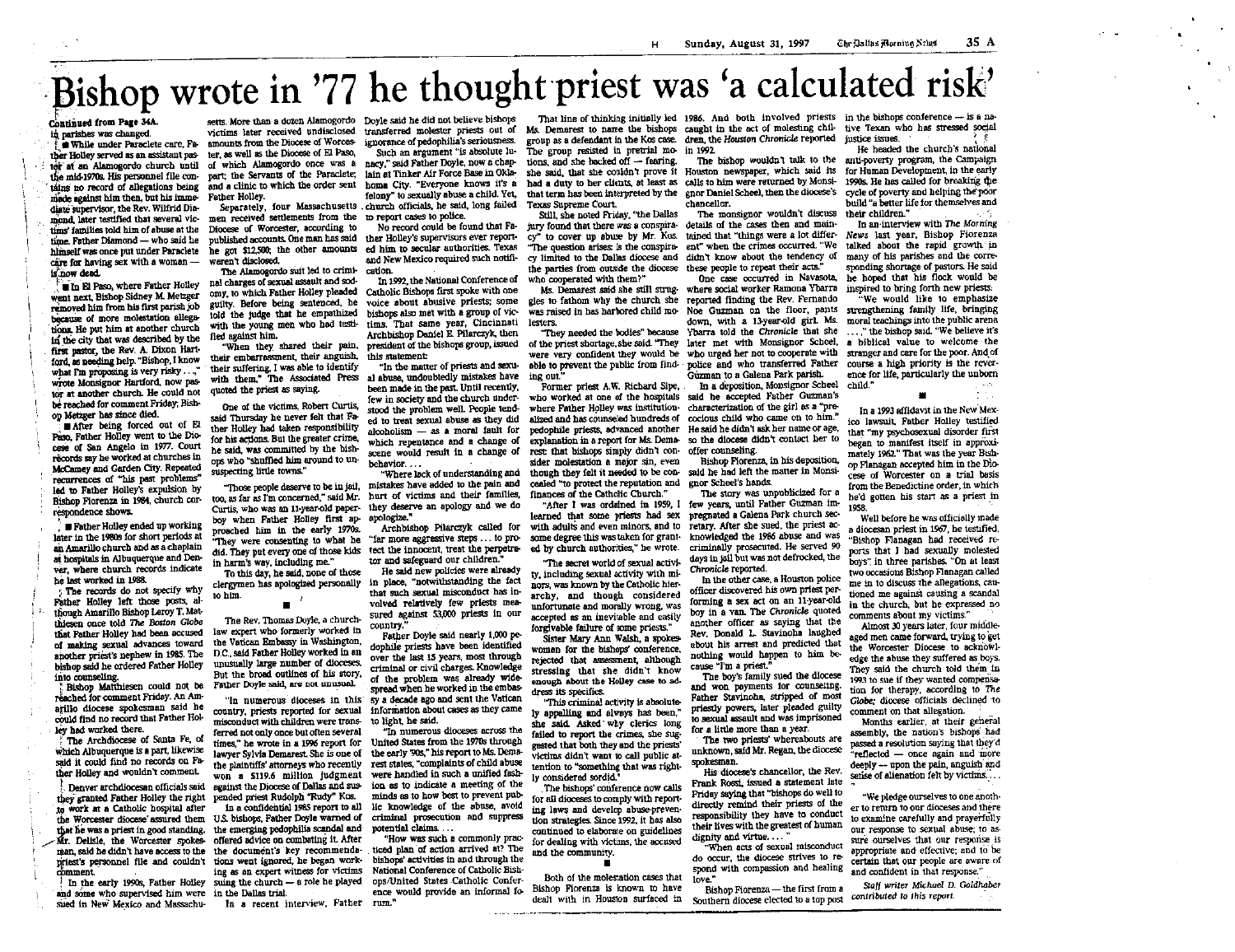Sunday, August 31, 1997 S

**The Rev. Oixon**<br>Hartford,

aton (21-3

Joseph Florenz

Angelo bishop

**Houston Bishop Blahop Leroy** 

El Paso

فالدلاة

PATH OF A PEDOPHILE PRIEST<br>Top Catholic officials from the form of the Catalog Holder to the computation of the computation of hospitals in Massachusetts, New Mexico, Texas and Colorado Economy to<br>Church documents reviewed **ARCHARDED TOP** June 14, 1982<br>WORCESTER **THE STARK IN** Aug. 17, 1968<br>WORCESTER, Mass. **Sea ME OF THE REV. DAVID HOLLEY'S SUPERIORS** Letter from Worcester Blehop Letter from Bishop Flanagan to Bernard J. Flanagan to the Rey."<br>Jerome Hayden, a Catholic Bishop Florenza. plet in Holli ri, Masé., referring Father Holley for treatm

"This man has been... Taccused of molesting teenage boys on at least<br>two occasions --- most recently in a hospital from which he has bee barred - and with carrying around and showing to these boys pomographic magazines and books. Although the . . . [accusations] were established beyond any doubt in the judgment of the priests who assisted<br>me in the investigation as well as nyself, Father has denied any wronadoina.

(A quarter-century later, Father<br>Holley submitted a sworn affidavit stating that "my psychosexual disorder<br>first began to manifest itself in<br>approximately 1962," the year Bishop<br>Flanagan accepted him in the Diocese of Worcester on a trial basis.<br>Before he was officially made a

diocesan priest in 1967, he lestified. "Bishop Flanagan had received reports that I had sexually molested<br>boys" in three parishes. "On at least two occasions Bishop Flanagan called me in to discuss the allegations, cautioned me against causing a<br>scandal in the church, but he expressed no comments about myvictims.")

# July 27, 1970<br>WORCESTER

etter from Worcester Auxiliary Blahop Timothy J. Harrington to Dr.<br>Louis Cleary, clinical director of<br>Seton Psychiatric Institute in Baltim

Bishop Flanagan and I have had such sadous doubts about Father. continuing in the priesthood that, at one time, it was suggested that he<br>seek a dispensation and return to the

ments were among those that priests<br>would consider ideal. In each place<br>Father's difficulty came to the fore and caused us to give him leaves of absence. He was referred for therapy after the first incident, and he continued in therapy with Father<br>Jerome Hayden until his hospitalization at Seton. During this time, he<br>was transferred to two other parishes where his problem became even more public and a wake of trouble ensued.

"Pegole have been so greatly ed by his behavior that we would wonder whether he can avoid his reputation going before him in any<br>area of this compact diocese. We also ruestion whether we can chance the possibility of his having another. rolanse '

# Nov. 25, 1970<br>WORCESTER

Letter from Bishop Flänagan to Dr.<br>Chung-wek Kang, Fäther Holley's<br>therapist at Seton Institute.<br>"I presume that Father David Holley's

has informed you that we met in Washington last week and that I confirmed the decision . . . that he not<br>return to active ministry in this dinnasa

We would be willing, of course, to help Father find a benevolent bishop  $\overline{\phantom{a}}$ . To this who could use his services.... To this<br>end, it would be important to have a report from you or an authorized be used with the greatest confidentiality.  $\mathcal{L}^{\left( 1\right) }_{\alpha}$ 

# Dec. 24, 1970<br>BALTIMORE

Letter from Dr. Kang and Dr. Cleary to Blahop Flanagan, summarizing the results of more than a year's lant treatment.

"For quite some time during his hospitalization Father Holley was<br>resistive.... He had great difficulty in recognizing his problems, and consequently in being motivated



Mardaga, discussing the a transfer of Father Holley We have a priest who we do not leal should resume his ministry here after spending about 15 months at Selon Institute....... Previous to his incidents which, though they did not become known to several priests and lay people. In this very compact<br>diocese, it is practically impossible to<br>transfer a priest to a place where his evious history is not known — at<br>ast by the priests of the diocees.

# March 2, 1971<br>WILMINGTON, Def. Letter from Bishop Mardage to

Bishop Flanagan, rejecting the trana lar. S. Tiesnite the unfavorable decision in this particular case, I trust that you will<br>realize that we are still sympathetic to requests regarding the placement ment of difficulties in their own commu This has been our policy and we are<br>determined to continue it. Regrettably, Father Holley's case presented a<br>greater problem than we could handle<br>at least with the present prognosis.

# March 15, 1971<br>WORCESTER

Letter from Bishop Flanagan to<br>Father Holley, telling him that he'd<br>been rejected by the Wilmington diocese and probably by Boston, too.

"In discussing the problem with Bishop Harrington, we agreed to<br>suggest that you accept the Idea of<br>going to one of the houses of the<br>Paraclete Fathers [an order of priests] - alther Via Coeli in New Mexico o one of their other hospices. They now have some professionally directed programs of therapy, so that you could continue whatever treatment is indicated. Also, by reason of their<br>many contacts with bishops who are in need of priests, they are able to find

reasonable period of time "If you are willing to do this, we will make the arrangements for you and provide for your care. I do hope that<br>you will accept the suggestion since it<br>would appear to rite as the best possible solution to helping you return to an active ministry."

# Sept. 30, 1971<br>WORCESTER

Letter from Blahop Flamagen to the **Rev. Joseph McNamara, superviso**<br>at Via Coell, accompanying Father

the way in records,<br>
This past history would seem to give<br>
us little hope of his being able to a long<br>
resume an effective ministry for a long time, if ever." **All and State** 

"My visits to the Lovelace Clinic In Abuquerque [which provided<br>psychiatric services under contract with the Paracletes) have been very beneficial and I am grateful for the<br>therapy from Dr. [D.H.] Cummings. I<br>have worked in three local parishes on weekends and occasionally during the veek."

# March 28, 1972<br>ALBUQUERQUE

Letter from Father Holley to Blehop Flannann.

**Example:**<br>Since my last letter to you, I have<br>heard from the Veterans<br>Administration in Washington, There are no vacancies at present but they are retaining my application for a **Committee of the Lovelace of Committee of Committee Committee Committee Committee Committee Committee Committee**<br>Clinic and the new superior at Pius XII

Villa both approve my desire to work in the primary probably in the split medical<br>big the split medical intervalses in the split medical intervalses in the split medical intervalses in the question did not affect me and there was no need to volunteer<br>Information about my past proble

I'm regard to my present status, I wrote that I am on a speci assignment outside the diocese worlding as an assistant. I was advised<br>to do this by the chaptain at the local

active duty as soon as possible and<br>can finally say that I have conquered the tragedy that has plagued me in the<br>past....Thank you for your charity and understanding of a priest in need."

# July 3, 1975<br>ALAMOGORDO, N.M.

Letter from Father Holley to Dr. Cummings, requesting release of<br>records to the Diocese of El Paso, with which the priest was seeking<br>an assignment.

.<br>"Perhaps you remember that I have<br>len assisting the pastor at St. Jude Temaps you remember that I have<br>been assisting the pastor at St. Jude<br>Mission in Alamogordo. At first, I came<br>only on weekends from Pius XII Villa<br>in Albuquerque. Father [Wilfrid] Diamond then asked me to stay for longer periods of time.... For past three and a half years, I have<br>been at St. Jude almost continuously."<br>(Nearly 20 years later, after Father)

Holley and church leaders had been sued by 16 young men over alleged molestation in Alamogordo, Father<br>Diamond lestified in a deposition that: III Two hundred to 300 priests under Paradete care - for problems had him over the vears. There were no [other] pricets available." **El He got permission from top church**<br>officials in El Paso to use the priests under treatment. "They said, "Sure,<br>what the hell, Go ahead."

grant of priestly powers to Father Holley.

**Liatth** 

i. As

El Paso Bishop<br>Sidney Metzger

Amartile & P

"Since for the good of souls it is<br>necessary that we provide . . . [an assistant pastor) for the Church of St. Raphael's in the city of El Paso, and having confidence in your knowledge,<br>piety, prudence, experience and general character, we . . . [are]<br>granting you the necessary rights and

# **April 27, 1976<br>EL PASO**

Letter from the Rev. A. Dixon Hartford, pastor of St. Raphael's, to<br>Bishop Metzger.<br>"I informed Father that his

assignment at St. Rephael's is **inmediately terminated and that I**<br>would have his things packed and shipped to wherever he wished. Of course, Father was deeply humiliated and mortified and very apologetic.

I know that Father [Carlos] Frias could use help at the immaculate<br>Conception [in El Paso]. I propose that you send Father to the Immaculate  $\widehat{\otimes}$ with the understanding that Father. with the understanding that Pather.<br>Frias knows what the problem is and:<br>that Father Holley and myself will have<br>a regular schedule of appointments. If<br>feel that my training in Reality Therapy feel that my training in Reality Theories

"Bishop, I know what I propose is<br>very risky and if you think it is worth ment, I would suggest that one or two<br>others from the Priests Personnel Board be consulted."

# Dec. 30, 1976<br>EL PASO

Letter from Blahop Matzoes x Holley at

addressed to Father Holk<br>addressed to Father Holk 'n

pastor of the Church of Our Lady of the Valley, El Paso.... With the grace<br>of God you will succeed."

**EL PASO** Letter from Bishop Metzger to Father Holley.

decision that you will no longer be<br>permitted to lunction as a priest in the<br>Diocese of El Paso, . . .

"We do not intend to pass judgment on you or your actions, realizing that many past events have had an impact

on your life. it is my suggestion that you remain with your family and seek employment

as a layman. ...<br>"I hope that you will not think

harshly of us.

#### , 1977 Sept. 20,<br>EL PASO

Latter from Blehop Metzger to San Angelo, Texas, Bishop Stephen A.

Ance he expresses no desire to return here but rather, for good reasons, to remain in the south, I am illing to excardinate (formally release) him."

# **Dec. 22, 1982<br>SAN ANGELO**

Letter from Bishop Florenza to Bishop Flansgan.<br>"... some of his past problems..."

surfaced again, which made it<br>advisable for me not to incardinate

him....<br>"For the past several months Father"<br>"For the past several months in Holley has been studying Spanish in<br>San Antonio and Mexico in order to more efficiently minister to the people of this diocese. I have made it clear t him that I will give him a fair chance to<br>exercise his priesthood here, but if there is one more lapse I will ask him to leave."

# **May 25, 1984**<br>SAN ANGELO

Letter from Bishop Florenza to **Bishop Harrington in Word** 

"It is with great regret that I write<br>now to say that Father Holley has made it impossible for us to keep him in this diocese.

**I will continue to oray for him** and hope that he will successfully deal with his problems so that he can continue a useful priestly ministry....

# **July 23, 1984<br>SAN ANGELO**

Letter from Bishop Florenza to

**Bishop Harrington. Sumop narrington:**<br>andomed... (Father Holley) that he<br>andomed... (Father Holley) that he<br>could not accept him in the Diocese of<br>Amarillo. However, he is presently staying at one of the parishes there.

# Aug. 13, 1984<br>AMARILLO

Letter from Father Holley to Bishop Harrington.

"After leaving the Diocese of San Angelo, I immediately came to Amerillo where I am now working at St. Joseph Church. My plans are to remain in this diocase and. God willing, to be incardinated.

# Aug. 11, 1986<br>ALBUQUERQUE

Letter from Father Holley to Blehop Harrington.

"I have recently completed a<br>Clinical Pastoral Education course at  $\bar{w}$ . St. Joseph Hospital here in

Starting and any start and the distribution San Angelo. I saw that the<br>diccese was having serious financial<br>and personnel problems. After sound<br>advice, I applied for the CPE course in narillo but was told there were no immediate openings. The director suggested, however, that I apply in<br>Albuquerque and I was accepted the following week.

"As an adjunct to the program, all the interns had to consult weekly with psychotherapist...The most difficult time for me was getting in<br>touch with my painful childhood when I<br>was frequently beaten, burnt and cut by my stepfather and lived in isolation<br>and rejection. I can see now, however. and rejection. I can see now, how<br>that God never abandoned me.

"Presently, I am working as a at St. Joseph Hospital and at Vista<br>Sandia Hospital.

# Oct. 5, 1987<br>DENVER

Letter from the Monaignor<br>Lawrence St. Peter, vicar for priests and seminarians in the Archdiocese<br>of Denver, to Father Holley. Bishop Harrington "assures me that

you are a priest in good standing and that he has given you permission to be<br>a chaplain at St. Anthony Hospital

Central, Deriver.

A hospital.<br>"I am most sager to return to full